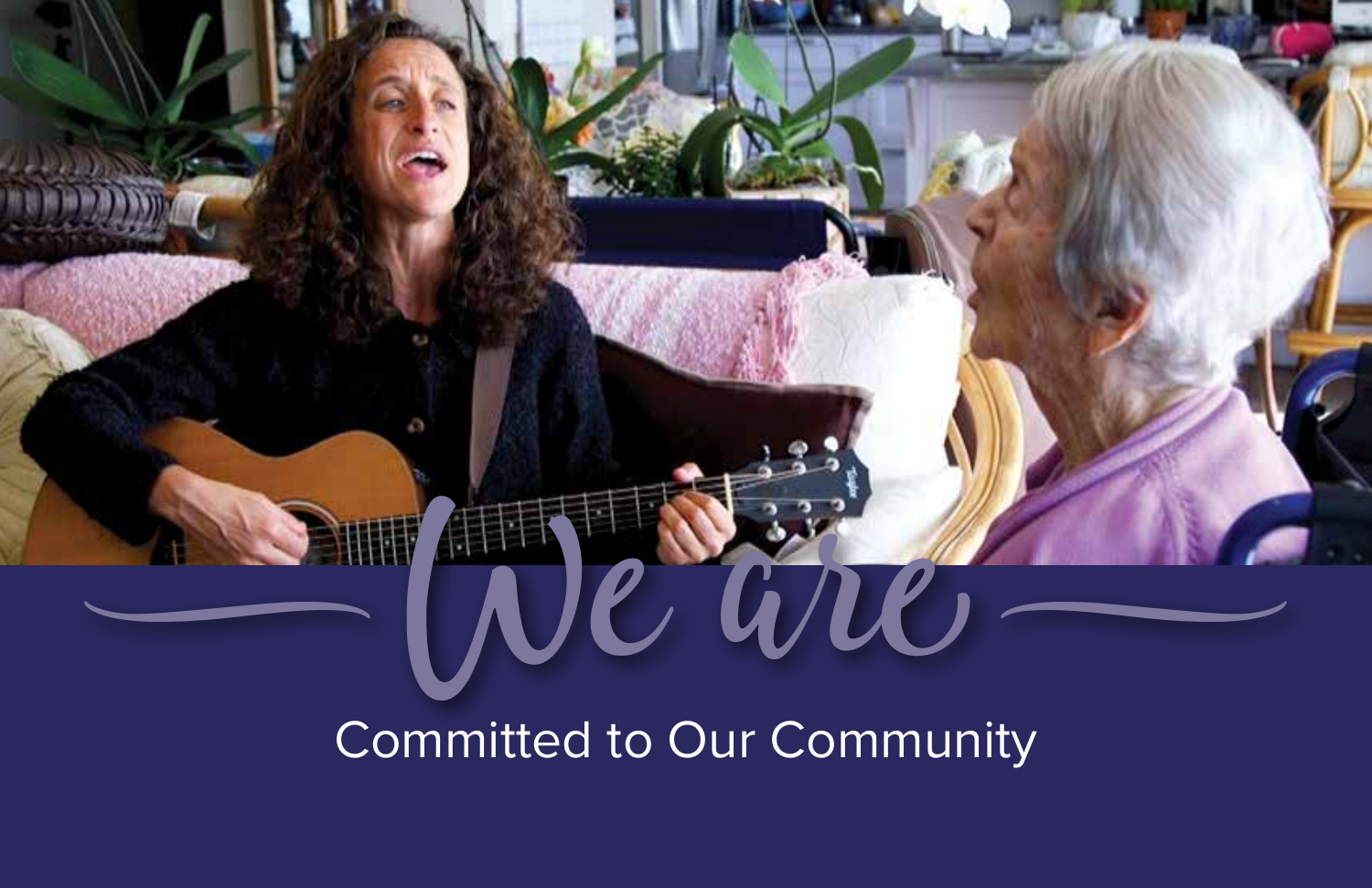

## **Our Vision Contents**

All members of our community live and die with dignity.

## Our Mission

Hospice of Santa Cruz County honors the choices of individuals and families by providing exemplary end-of-life care and grief support to our community.

- **3** Board of Directors & Key Program Metrics
- **4** 2020 Financial Results
- **5** Awards & Recognition
- **6** Concurrent Care for Children
- **7** COVID-19 Response
- **8** The Friends of Hospice
- **9** Donors: July 1, 2019 June 30, 2020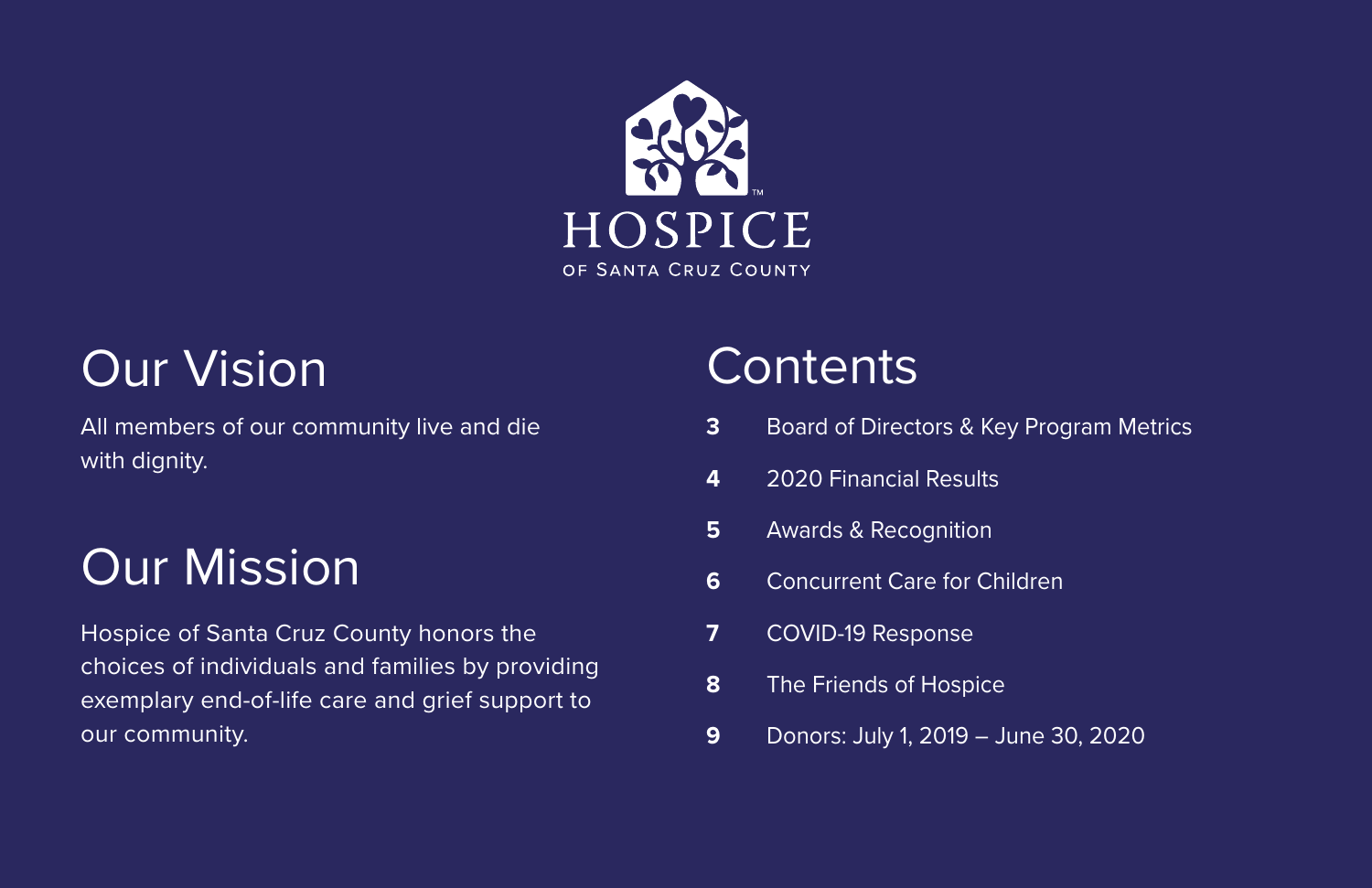

## Dedicated to Care

| <b>Board of Directors</b>                                                                                                                                                   |                                                                |                                                      |                                                               |
|-----------------------------------------------------------------------------------------------------------------------------------------------------------------------------|----------------------------------------------------------------|------------------------------------------------------|---------------------------------------------------------------|
| <b>Richard Clark</b><br>President                                                                                                                                           | 4,045<br><b>Volunteer Visitor Hours</b>                        | 129<br><b>Patients Received</b>                      | 2,485<br><b>Community Grief</b>                               |
| <b>Julia Muennich Cowell PhD, RN,</b><br><b>FNASN, FAAN</b><br><b>Vice President</b>                                                                                        | <b>Supported Patients,</b><br><b>Caregivers &amp; Families</b> | <b>Transitional &amp;</b><br><b>Palliative Care</b>  | <b>Support Sessions</b>                                       |
| <b>Timothy Ulen</b><br><b>Treasurer</b>                                                                                                                                     |                                                                |                                                      |                                                               |
| <b>Cara DeSimone</b><br>Secretary/Parliamentarian                                                                                                                           | 205                                                            | 1,035                                                | 43                                                            |
| <b>Robert Kaswen</b><br>Immediate Past President                                                                                                                            | <b>Veterans Served</b>                                         | <b>Hospice Patients Served</b>                       | <b>Children Attended</b><br><b>Camp Erin</b> <sup>©</sup>     |
| <b>Michael Allard</b><br><b>Holly Alexander</b>                                                                                                                             |                                                                |                                                      |                                                               |
| <b>Garry Crummer, MD</b><br><b>Beth Hansman</b><br><b>David Kluger</b><br><b>Daisy Nuñez</b><br><b>Ed Sacks, MD</b><br><b>Sharon Tapper, MD</b><br><b>Kuntal Thaker, MD</b> | 1,735<br><b>Music Therapy</b><br><b>Sessions Provided</b>      | 550<br><b>Telehealth Sessions</b><br><b>Provided</b> | 1,514<br><b>Community Education</b><br><b>Event Attendees</b> |
| <b>Cathy Conway</b>                                                                                                                                                         |                                                                |                                                      |                                                               |

Chief Executive Officer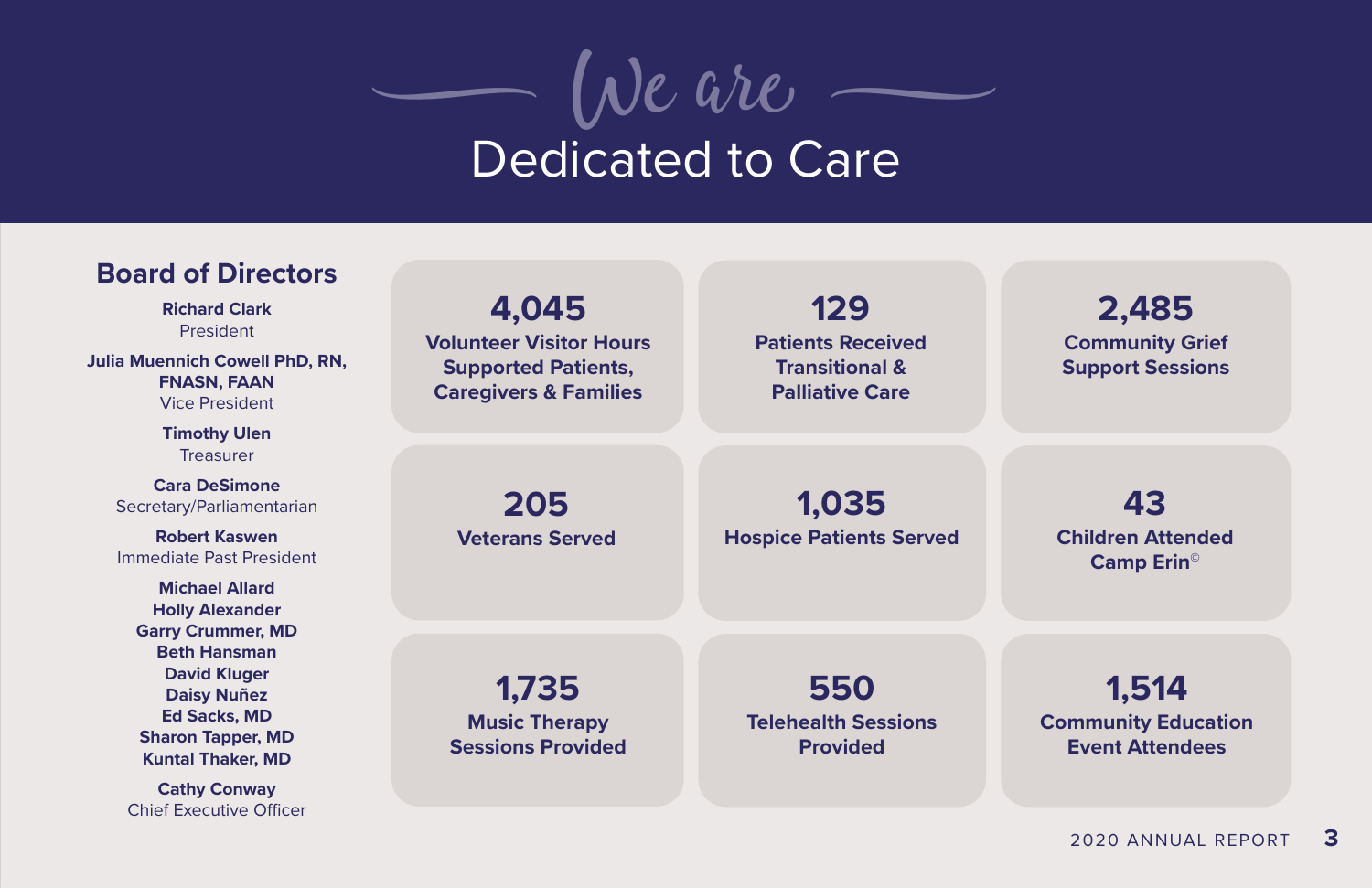

**Our work is guided by our nonprofit mission** to serve all members of our community and encircle those facing the end of life with comfort, compassion, and expertise. We frame all decisions, strategies, personnel, and programs with the single focus on what is best for patients and families. Your extraordinary support continues to help us navigate the increasingly complex healthcare landscape, the ongoing COVID-19 pandemic and the impacts of recent area fires.

Key Financial Information^ as of June 30, 2020

#### **Revenue – \$22,961,747 Expense – \$22,941,793**



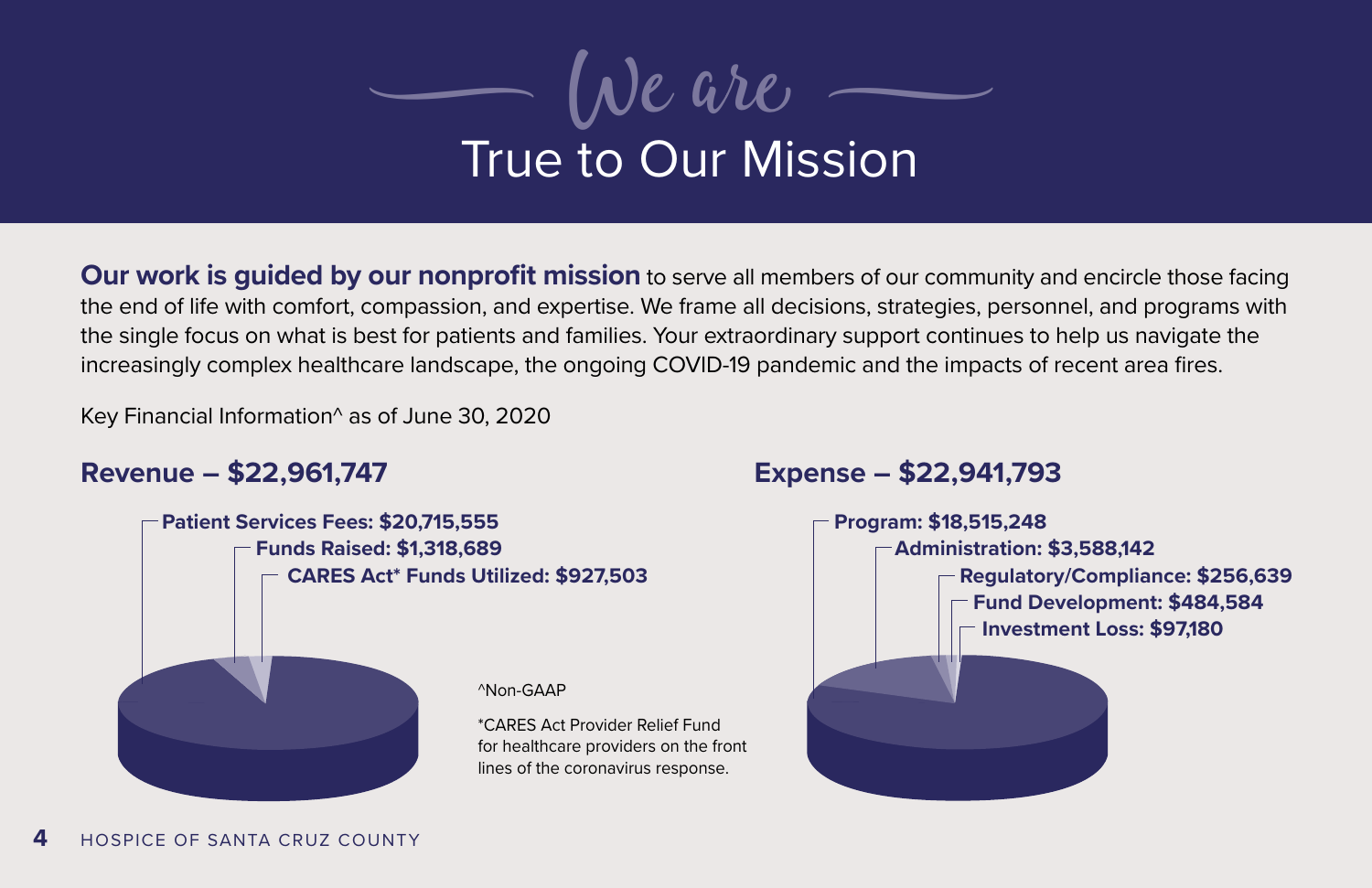

## Honored to Serve

**Our team-oriented approach** is tailored to the patient's needs and wishes, delivering medical care, pain management, emotional and spiritual support, as well as addressing family needs. This year we were recognized for the second year in a row as a Hospice Honors Recipient, a national award recognizing excellence in hospice care from the caregiver's point of view, scoring above the national average in every category.

## **HOSPICE HONORS**

**2019 AND 2020 AWARD OF EXCELLENCE**

Caregivers have cast their votes and Hospice of Santa Cruz County remains the most recommended hospice provider in Santa Cruz County.

#### **Key Caregiver Survey scores above 90%:**

**97.5% felt patients were always treated with dignity & respect**

**92% felt Hospice of Santa Cruz County really cared about patient**

**91.8% gave Hospice of Santa Cruz County a Patient Care rating of either 9/10 or 10/10**

**93.8% would definitely recommend Hospice of Santa Cruz County**

HEALTHCAREfirst's Consumer Assessment of Healthcare Providers and Systems (CAHPS®) Hospice Survey was created to measure the patient experience within Medicare-certified organizations. Evaluation period is October 2018 through September 2019.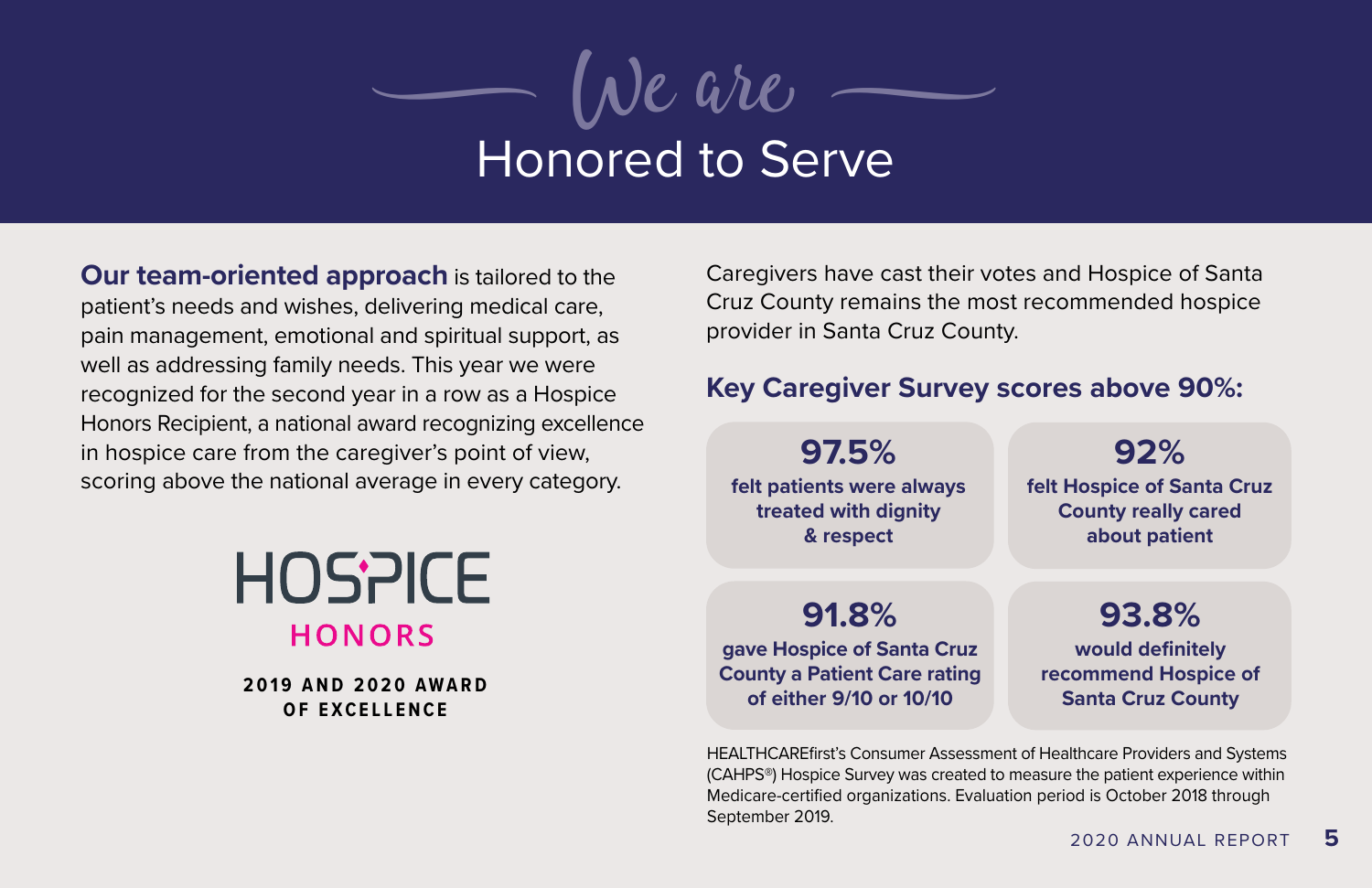## Devoted to the Entire Family (Ne are



**Last fall we launched** our Concurrent Care for Children program which supports children living with a life-limiting illness. Care is provided at home where each child can be surrounded by family and the things that are familiar and matter most to them. Our interdisciplinary care team includes a Pediatric Medical Director, Patient Care Manager, Nurse, Licensed Social Worker, Spiritual Care Counselor, and Music Therapist who work together to provide home-based pain and symptom management to assist with physical, emotional, and spiritual health issues.

Children may continue to seek life-sustaining and curative treatments while receiving home-based comfort care. Our goal is to optimize quality of life and center the child's and family's goals. Thank you to our donors who make this work possible for children in our community.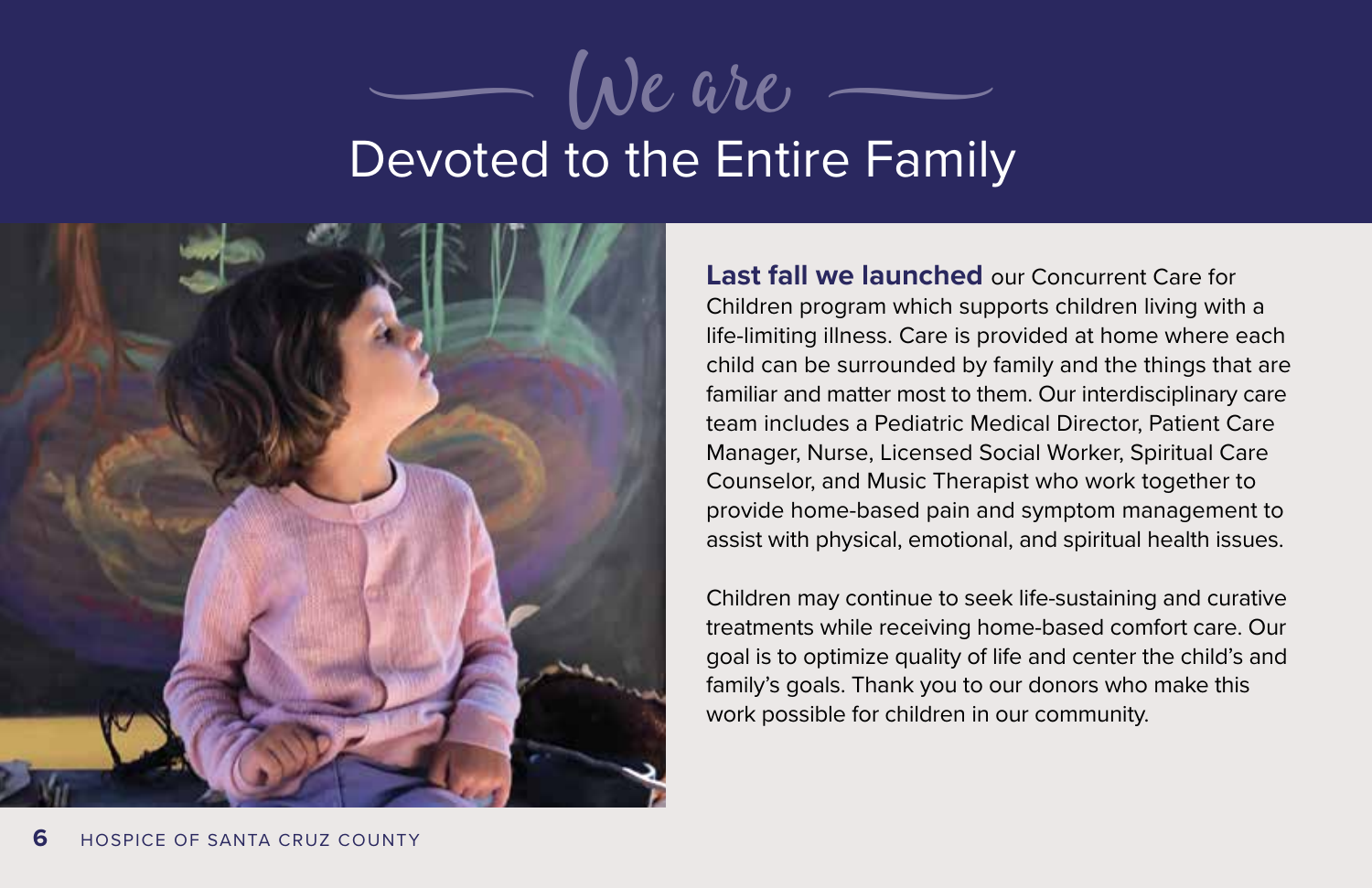# Humbled by Your Generosity De are

**March came in like a lion** and stayed. Shelter in place, limited access to patients, families affected by job loss, and PPE shortages brought new meaning to patience and adaptability. When we asked for help, you were there every step of the way providing funds for telehealth, PPE, and our Employee Emergency Fund. Your investment in the safety of our clinical teams provided encouragement, confidence, and a safety net.

#### **Thank you to all who gave to this initiative including:**

Community Foundation Santa Cruz County Hospice Giving Foundation Kaiser Permanente Northern California Community Benefit Programs Central California Alliance for Health Sigma Alpha of Omega Nu of Santa Cruz Pajaro Valley Community Health Trust Pajaro Valley Quilters Association

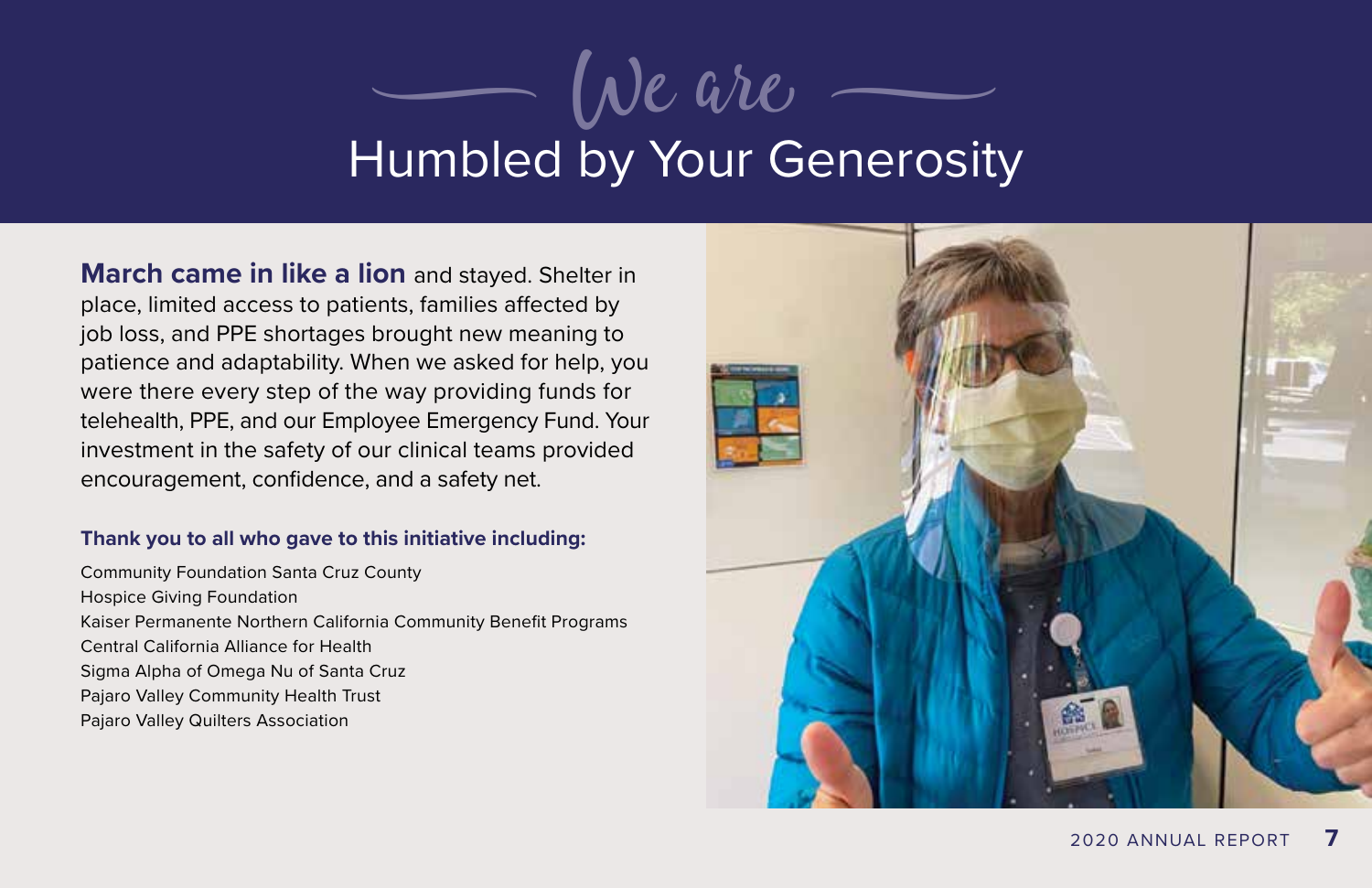

**One of the unsung heroes** of Hospice of Santa Cruz County is an energetic group of volunteers who believe that all members of our community deserve to live and die with dignity. For nearly four decades, the Friends of Hospice have volunteered countless hours of their time and collaborated to raise over \$2,700,000 in support of Hospice of Santa Cruz County. The Friends of Hospice put the fun in fundraising, bringing the community together for events that support Music Therapy, Camp Erin©, Grief Support, Palliative Care, Concurrent Care for Children, and Community Education.

We look forward to continuing to partner with the Friends of Hospice and to the time when we can all get together at events as soon as it's safe to do so.

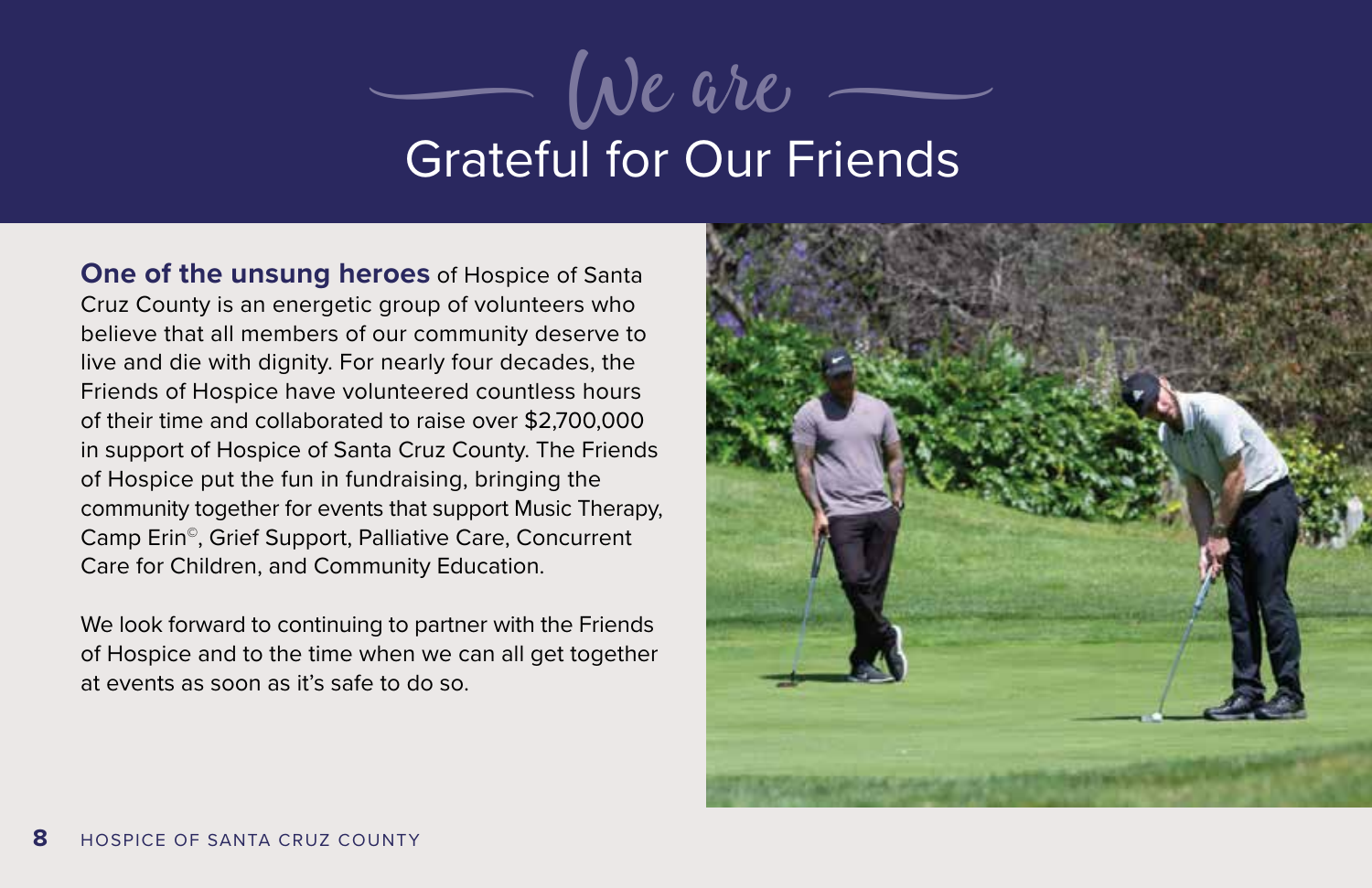# The Reason Extraordinary Things Happen The Reason Extraordinary Things Happen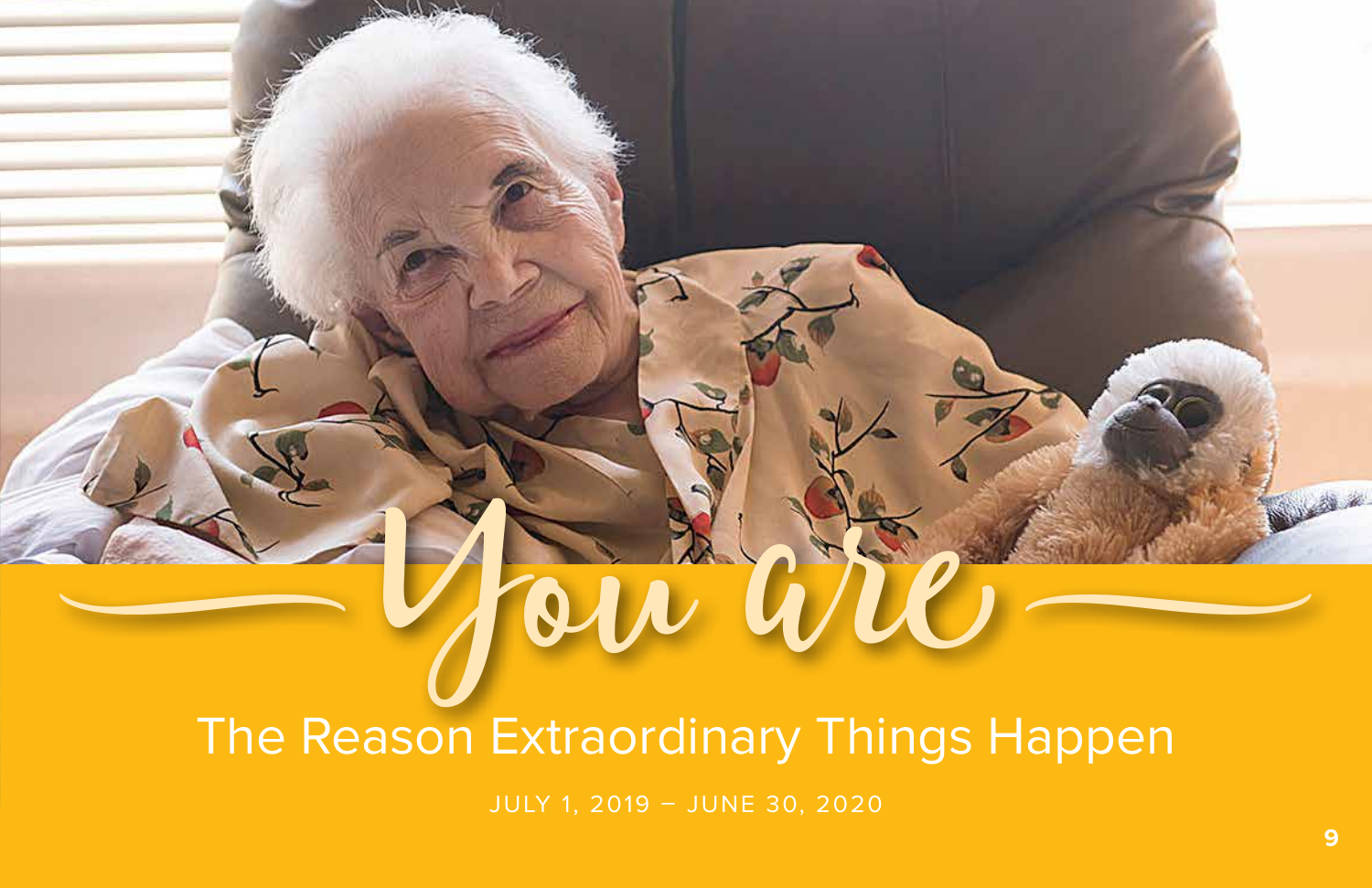## $\overline{\phantom{a}}$ Deeply Appreciated You are

#### **\$75,000 or more**

Caroline's Non Profit Thrift Shop Community Foundation Santa Cruz County

#### **\$50,000 or more**

Hospice Giving Foundation Kaiser Permanente Northern California Community Benefit Programs L. Patrick & Marilyn Brennan Kathryn Metz Trust Monterey Peninsula Foundation, host of the Pebble Beach Pro-Am

#### **\$20,000-\$49,999**

Central California Alliance for Health Mike & Bertie McElroy Ed Newman, Esq. Bright Horizons Fund Mary Solari Subaru of America, Inc

#### **\$10,000-\$19,999**

William & Lupe Burgstrom Andrea London (\*) Newman's Own Foundation

Frank & Zoe Ann Orr Fund Pajaro Valley Community Health Trust Physicians Medical Group of SCC Rowland & Pat Rebele Santa Cruz Cancer Benefit Group Gail & Edgar Thrift

#### **\$5,000-\$9,999**

Jacquie S. Baker (\*) Mark Chetkovich Michael E. Clark Joan Colonna Herb & Nancy Eder Eluna Judy Fredrickson Joyce & Vincent LoFranco (\*) Pipkin Family Foundation Brad Resetar Sue Sogard Staff of Life TouchPoint Foundation United Way of Santa Cruz County Claire Vilhauer Mary & George Herbert Zimmerman Foundation

#### **Angel Circle (\$1,000-\$2,499)**

Holly Alexander (\*) Toby & Michael Alexander Michael & Kalena Allard (\*) Judith Allen & Susan Seaburg Anonymous (P) Anonymous (\*) Jacquie S. Baker (P) Linda Barsanti-Downing & Dwayne Downing Kimberlee & Aaron Bartley Barbara & James Black (\*) Marilyn & Drew Calciano Camille Chase Dr. Agnes Chien & Dr. Howard Nelson (\*) Ceil Cirillo Richard & Ginny Clark (P) Bud & Rebecca Colligan Cathy Conway & Soma Goresky (\*) Freny Cooper Julia Muennich Cowell & Earl Cowell Mary Culley & Scott Smith James & Debra deDiego Cara DeSimone (P)(\*) Donald Dillingham Mark Donovan

Linda Donovan (P) Jennifer Drummond (\*) Robbie Dunton (\*) Herb & Nancy Eder Tom & Barbi Evenson Courtney Faulkner Alicia Flores (\*) Margaret Gordon (P) Ken Haber Matt & Beth Hansman Susanne Harris Kathleen Hughes & Kate McGirr (\*) Judi & Phil Humble Marilyn & Keith Humphrey Tim & Pam Humphreys Carolyn Hyatt Fred & JoLynne Jones Susan Kamprath Pamela Kangas Robert Kaswen Bob Katz & Leola Lapides-Katz David & Sharon Kluger (\*) Rachel Kuo Joyce & Vincent LoFranco (\*) Rose Machado Dr. Charlea T. Massion Michael K. McCawley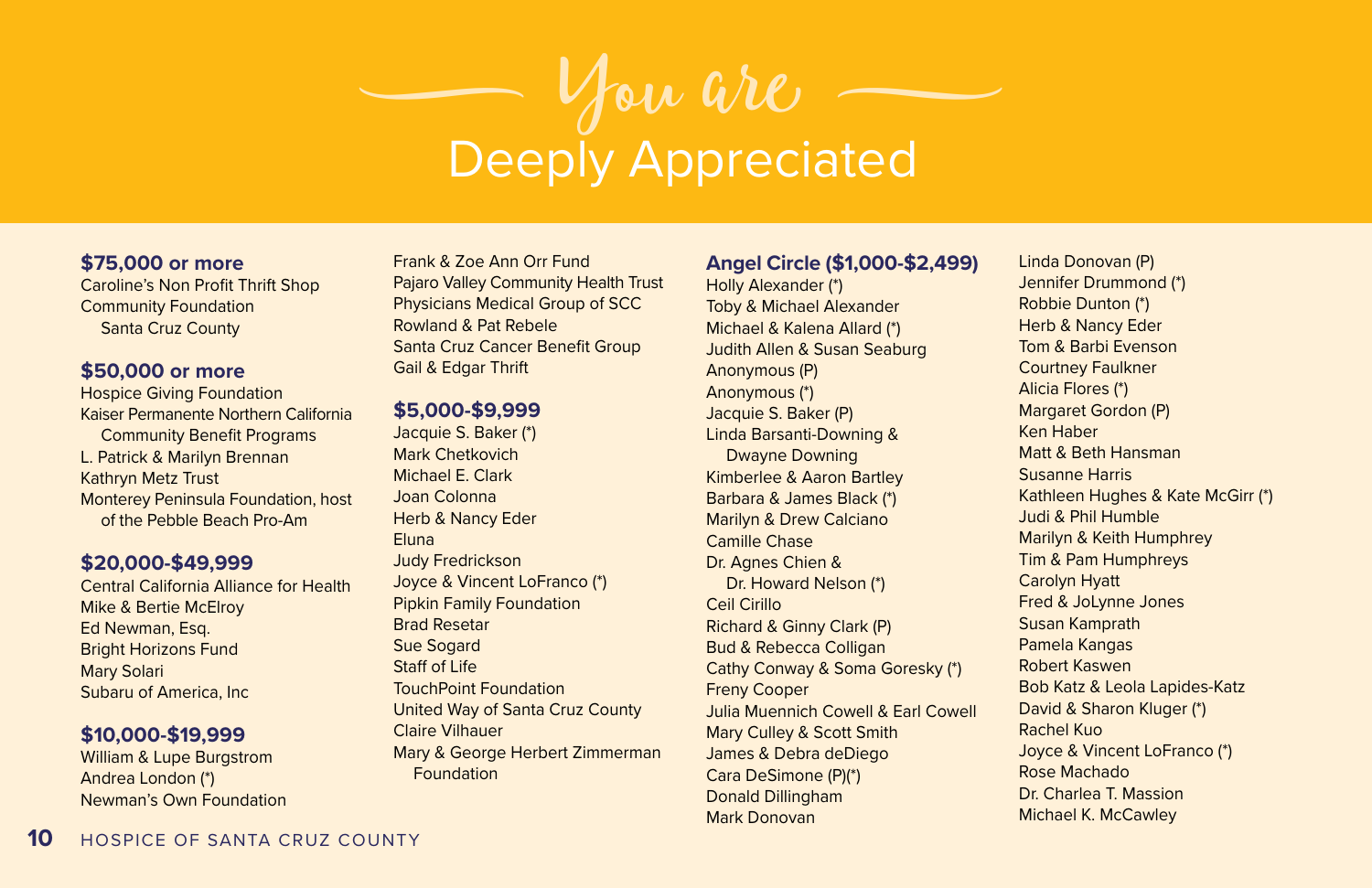Barbara McIntyre Carolyn & PJ Mecozzi Ruth & Michael Mehr (\*) Renee Mello Fred & Marilyn Miller Leta Miller Michael Milward & Ellen Vogt Ann Carney Pomper Susan Punches (\*) Donna Ramos & Douglas Brouwer Gloria & Eric Reed Ed & Norma Sacks (P)(\*) Karl & Lisa Segnitz Kieran & Coriander Shah Adam & Adina Shore Susanne Short Ruth E. Smith Elaine-Maryse Solari Ginny Solari Mazry (\*) Stephanie Suglian (P) Diane Syrcle & Susan Leo (\*) Sharon Tapper & James Spiegel (\*) Tim & Nicole Ulen (\*) Rachel Wedeen Esther Wilson (\*)

**Angel Circle donors commit to an annual gift of at least \$1,000 per year for three years. Perpetual Angels commit to an annual gift of at least \$1,000 in perpetuity.** 

#### **\$1,000-\$4,999**

Anonymous Givers Charitable Foundation Anonymous Anonymous

Elizabeth Beitzel The Benevity Community Impact Fund Randy Bertsch Mathew and Josephine Birnbaum Foundation Janet Bleecker Judy Boemer (\*) Ann Bornstein Marilyn Cahn Care from the Heart In Home Services (\*) Janice M. Cockren William & Cloy Codiga Congregational Church of Soquel Women's Fellowship Tammy Connelly (\*) Mr. & Mrs. Alex Conserva Cypress Ag Consulting Susan Donatelli (\*) Bob Early Suzanne & Mike Ebrahimian Howard & Catherine Essegian Faith Community Church Falcon Trading Company, Inc. The Finkelman Family Charitable Foundation Paula Fischer (\*) Michael & Sharon Flaherty (\*) Rachel Fontaine Sudhir Dass, Perfect Lotus Fund **Frontstream** Jerry Fryhling Curtis Galloway Olaf Geffken (\*) Shelley Gill Janie Gleghorn

Gary Gogol William Gorson Granite Construction Inc Green Mountain Foundation/ Maple House Dean & Sadie Hamilton Robert Hartmann Carolyn & Clark Heinrich Brian & Patti Herman Alan Hiromura Gary Hughes (\*) Ideal Homes Roger Ingham Jean and Ed Kelly Foundation Susan & Matt Kluger Akira Kodama Pat Krueger Betsy LaForge Theresa Landino James L Lewis Anonymous (\*) Randy & Tiffanni Maldonado (\*) Keith & Della McKenzie Debra & Jason Merson (\*) Chuck Michaelis Fred Miller George & Linda Moran Linda Murphy Emily & Chad Nahnsen Diane Nelson Pamela Nelson Kelly & Maria Nesheim Network for Good Michael O'Boy Steve Oneto Palo Alto Medical Foundation (\*) Dorothy Peck (\*) Perfect Lotus Fund Catherine & Karl Philipovitch Shirley & Howard Pickle (\*) Randy & Sally Repass Alan Ritch Santa Cruz Mountains Winegrowers Association Shadowbrook (\*) Andrew Shore Sigma Alpha of Omega Nu of Santa Cruz Barbara & Ron Sissom (\*) Sockshop & Shoe Company St. John the Baptist Church Gilbert & Mimi Stein (\*) Sweet Darling Sales, Inc. (\*) System Studies Incorporated Nancy & Bob Tamaki James Thompson (\*) Peter Vizzusi Dee Vogel & Lin Marelick Watsonville Coast Produce Watsonville Rotary Foundation Nancy & Hank Wempe Charlotte Williams Thomas Windsor (\*) George & Lois Wolfe (\*) Marian Zeidler

#### **\$500-\$999**

Aldina Real Estate Kate Alm Anonymous Anonymous (\*)

*(Continued)*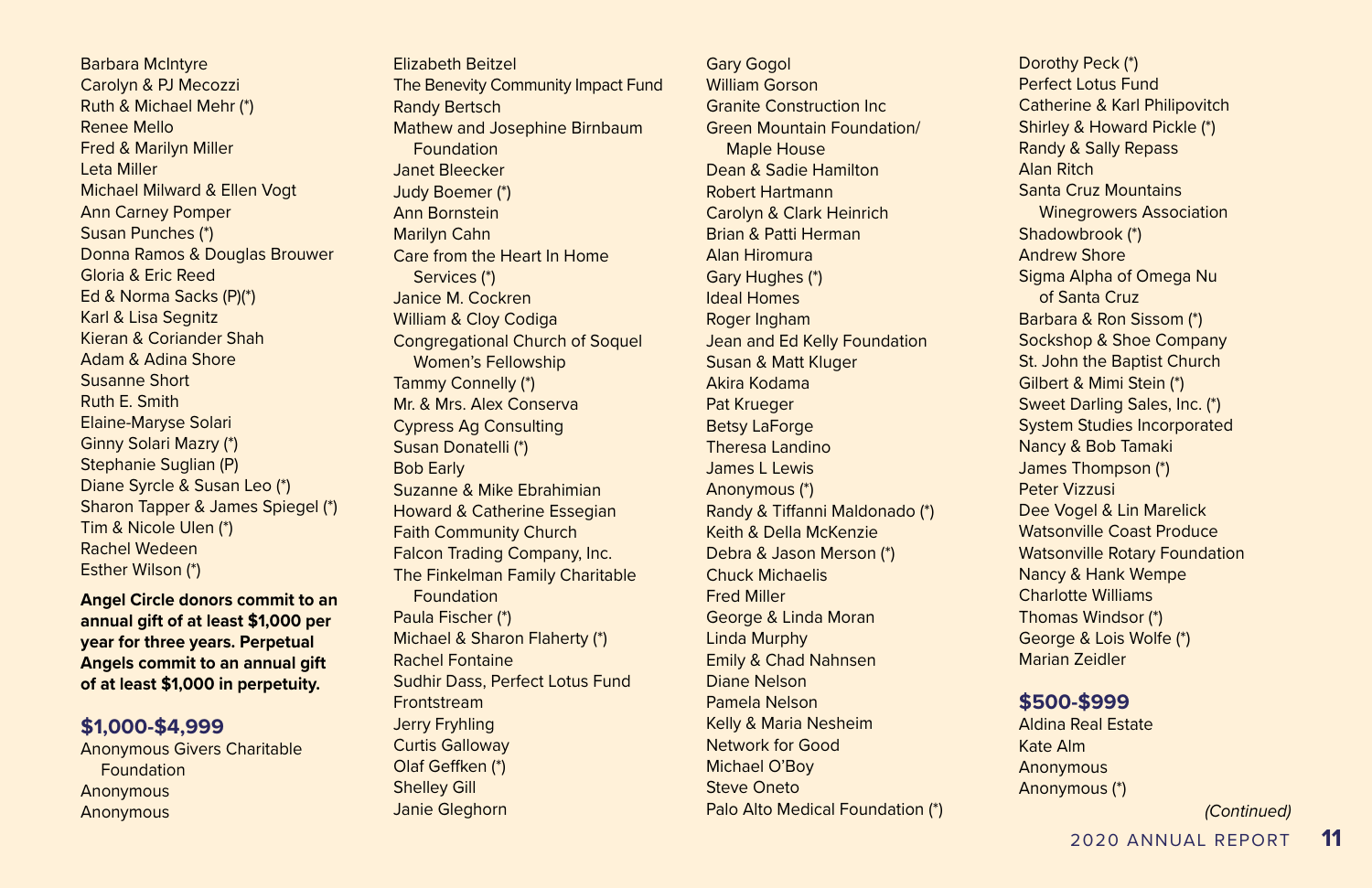#### **\$500-\$999 (Continued)**

Stan & Irene Antranikian Aromas Bible Church Cynthia Bartlett Stephen Bogner Sally Bookman (\*) Robert Bourke Mary Braham Maia Cahill Frank & Susan Capurro City of Capitola City of Scotts Valley Margaret Cordoza John & Lisa Cottle Jerry Cummings Renwick Curry & Nancy Knudegard De Mattei Construction (\*) Caitlin Deck Joan Delfino Joel Di Mauro George & Meredith Dies (\*) Digital Dynamics, Inc Mary & Thomas Dillenbeck Sue Draper (\*) Lee Duffus Sue Dunn Rob Elmore (\*) Catherine Essegian Jim and Susan Farrar Lillian Forcier Patti Foster Pamela Freitas Margaret Ann Garrison Mary Gaukel Forster Ellen & Eric Gil Ann Haberkorn

Todd Hager John Hall Dennis Hamada Ann & Bob Hestand Elisabet Hiatt Tom & Mary Ann Hogan (\*) Sylvia Holderman Thomas Holland Laurie & Peter Hunkel Roberta S. Hunter Shannon Hurley Harold Hyde IBM Employee Services Center Ed Kuerzel Harold LaFont Jane Lear-Myers Thomas A. Lehrer Cornell & Bill Littell (\*) Macy Family (\*) Merrilyn Marker (\*) Maureen McLean Connie McMeekin Nancy McNulty Mehl's Colonial Chapel (\*) Rick & Ruth Moe (\*) Kathleen Moniz Martin Morey Pam Moriarty Glenda Murray Marianne Musitelli Gary Nelson Bruce & Kris Neustadter Ms. Amy R. Newell Jay Noble Nordic Naturals (\*) Luisa Odermann

Elizabeth & Donald Olsen Pacific Gardens Chapel (\*) Randall Parker Cynthia Pensinger Robin Petrie Plumbers, Steamfitters & Refrigeration Fitters The Progressive Insurance Foundation **Philip Rice** Michael Robles Elio & Joy Rodoni Dorothy Ruby David Saldivar Janet Samson Santa Cruz Rotary Foundation (\*) Sante Arcangeli Family Wines Mark & Robyn Setzen Sherman and Boone Real Estate (\*) Susan Singer Kathie & Dale Sinor (\*) Catherine Smith Gary & Barbara Smith Emma Solden Shirley & Jim Spain Joanne & Dean Storkan (\*) Desiree Stuart-Alexander Stan & Fran Taylor Jim Thompson (\*) Jana Thomsen Stan & Dorothy Thues Adelle Tomash Patti & Mark Traugott **Truist** William Witmer (\*) Sally Territo Wong Judy Zolezzi (\*)

#### **\$250-\$499**

David & Carla Adams Colleen Alley ALZA Peggy Anastasi Yong Bai Edward & Kathleen Banks Linda Bates Tandy Beal & Jon Scoville David & Kristin Beccaria Marianne Beckwith Paul Bellina Stephen Bennett James Berg Carol Berman (\*) Kelly Bermudez-Deutsch (\*) Bridget Binko Pattie Blade Dina Blair (\*) Steve Bontadelli David Brockmann (\*) Dr. & Mrs. John C. Brokaw Mindi & Paul Broughton W Perry Bryant Karl Buchner John Bull Anthony & Sarah Butterfield (\*) Cabrillo Host Lions Club Bruce Canepa Mary Caravalho Penelope Carless Paul & Teresa Carrubba (\*) Patrick & Pamela Cerruti Stanley P. Chen Diane Comstock Barbara Corrigan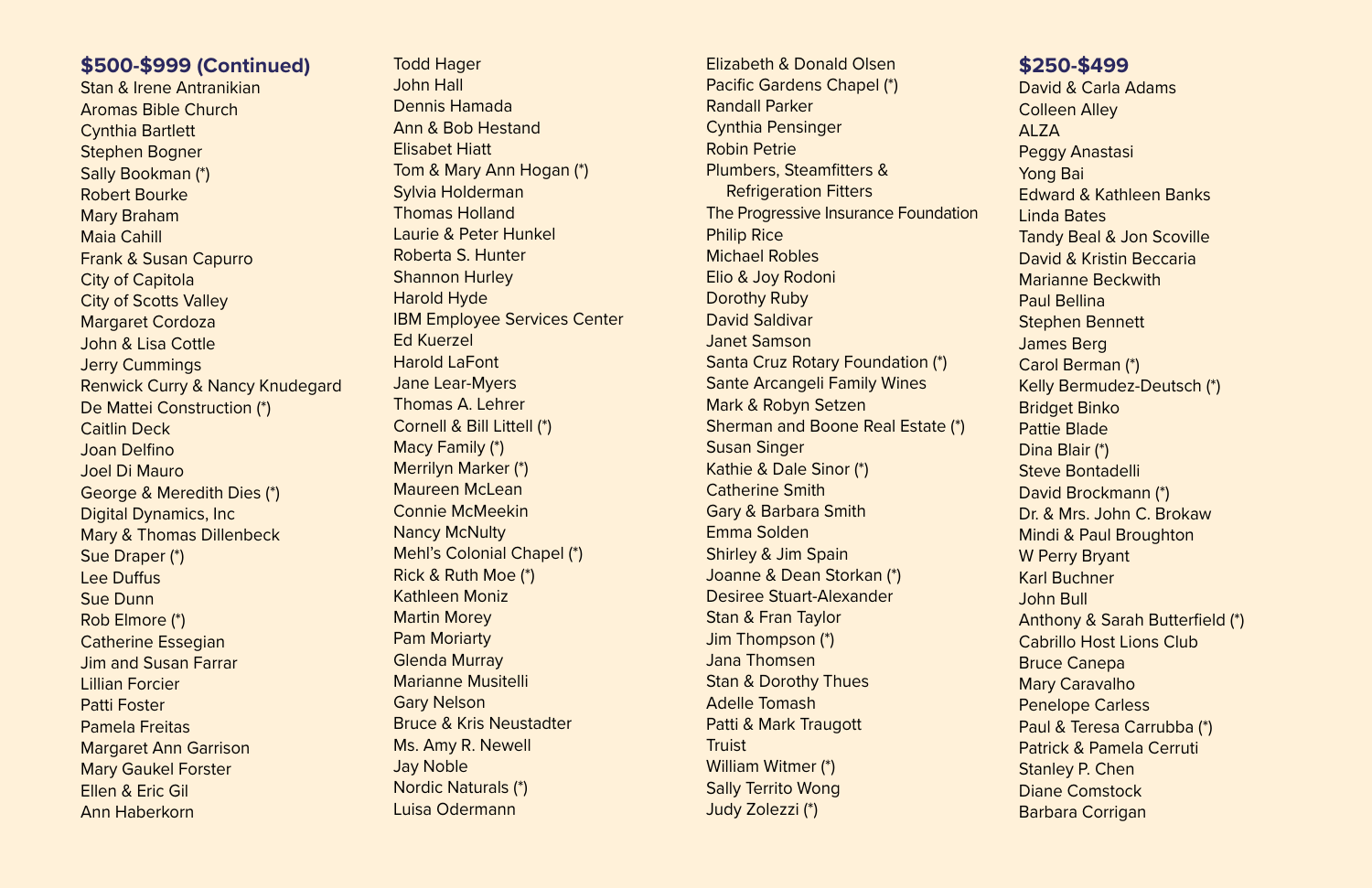Josie & Charles Cowden (\*) Christopher & Nancy Currier Robert & Diana Deacon Katalin & Jim Debord Kevin Delgadillo John Detlef Nancy Dilloughery Sharon Dirnberger Doris & Thomas Duncanson (\*) Rick & Colette Duquette (\*) Philip Duval Daidre Egerter (\*) Donelle Ehritt & Don Gartner Geoff & Sandy Eisenberg Edna T. Elkins Susan & Andy Eshkar (\*) Bonnie Faraola Jack Farr Amy & Bert Feliss (\*) Rhonda Ferguson (\*) Priscilla Foxx (\*) Tony Franceschini Karina Frazier Jeanette Garcia Janyce Geistdorfer Autumn Giovannone Susan Gorsky Allene Graham Jennifer Griffey Tim & Mary Griffin Joan Griffiths Mark Gyorey Joan Hamilton Christen Hanson Mr. & Mrs. William H. Harmon Jr. Harper Street Ink

Ken Helms & Kimberly Hallinan Sally & Frank Hewitt (\*) Gary & Cindy Hickey Wayne & Jennifer Hickey Marianne Houle Jaclyn Housner Marilyn Hyde Stephen & Barbara Jackel Tim Jackson Antoinette Jeffery Elizabeth & Peter Jeffery-Johnson Paul Jensen Gertie M. Johnson Joy Family Foundation Elaine & Frank Kamian (\*) Sarah & Tom Karn (\*) Natasha Katznelson Lisa Kaufman Marge & David Kiff (\*) Deborah Kleffer (\*) Mary Klein George & Diane Koenig Curtis Koppel Lorraine Krilanvich Ben Kunst Karen Kurokawa (\*) Elena & Sam Laborde-Bishop (\*) Lakeside Organic Gardens, LLC (\*) Bonnie & Bob Lange Valerie Leal (\*) Thomas & Barbara Lemmer (\*) Lynne Lenger Laura Lindahl Elizabeth Lobay Loma Prieta Club Benjamin & Ilse Lopes

Carolyn Lucas Roux Lucitt David Mader Radha J. Mallery Merrill J. Malvini Marc & Susan Mangel Dino Margaros Cynthia Margolin & Michael Bentzen Harvey Markovitz D.C. & Trisha Markovitz (\*) Amy Marlo Louis Marsalisi Mary J. May Stephanie & Neal Mayer Gayle Mayhew Jane Mclean (\*) Bill & Erin Miller (\*) Janet Moncrief Moore & Miller Insurance Agency (\*) Gary & Donna Moro (\*) Heather Morse (\*) Susan L. Mullin Don & Ida Mungai Joyce Muse Jed & Helen Myall Richard Nanas Jess & Patty Nelson (\*) Robert Nelson New Leaf Community Markets (\*) Harvey & Judy Nickelson Elizabeth & Gene Nite Sandi & Tim Olivier (\*) Thomas & Katherine Parker (\*) Greg Pavlovich Barbara & Matt Pearson (\*) Laura Pease

Phillip Porter Peter Pozanski William Prather Chris Rector Michael Reedy Bruce Reiss Ziggy Rendler-Bregman & Jesse Bregman RI Engineering Inc (\*) Deb Rider Jim & Barbara Rider Roy & Arlene Roberg Lea Robinson Pamela Roby Maria Rodriguez Cherri Rupert-Canfield Lisa Russo (\*) S. Strock & Co., Inc. Mark & Karen Sambrailo Walter Schillinger Joseph & Jan Schumb Maria Shanle Cheryl Smelt Rod & Carolyn Smith Archie J. Snider Paige Sohren Jeffrey & Dora Solinas Berdell & Mike Spellman (\*) Jan Spichtig Thomas & Bonnie Sprague (\*) Malio Stagnaro Cathy Stefanki & Don Iglesias (\*) Al Stevens James Stuart

*(Continued)*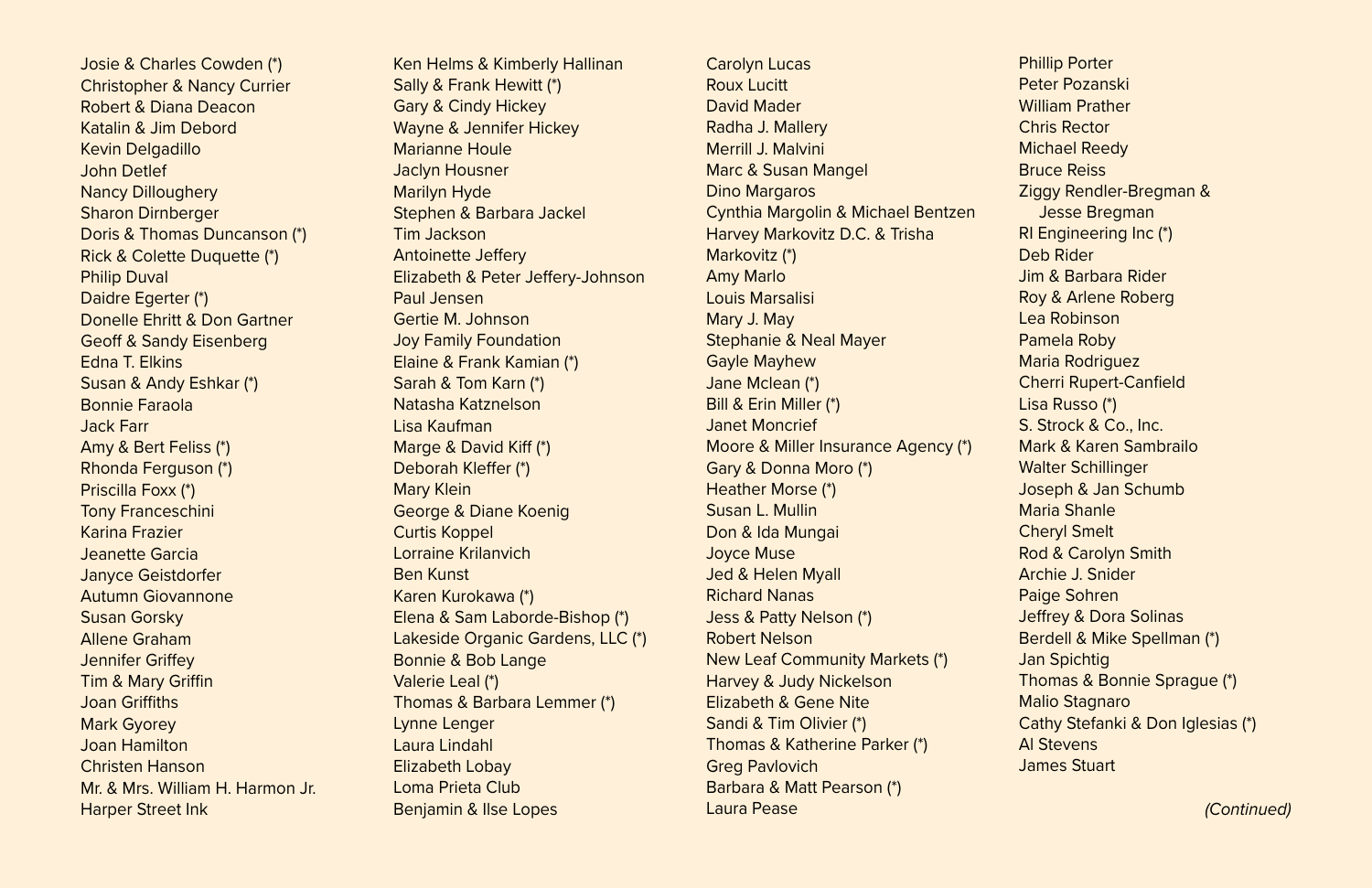#### **\$250-\$499 (Continued)**

Ellen Stuck Superior Alarm Co (\*) Nancy Talley Maureen & Fernando Tapiz (\*) Shana Taylor Jerry Thomas Jan & Fred Tomlinson (\*) Judy Treuge Michael Van Lienden Mary Warren Mary Wells William B. Weston, Jr. Rose White (\*) Steve Willeke Larry & Farnie Williams (\*) Richard Winner Lori Yee Abby Young Wayne Yurtin

#### **Circle of Care**

Leslie & Richard Andrews Mary Caravalho Barbara Collins Christen Hanson Ken Helms & Kimberly Hallinan Cynthia Margolin & Michael Bentzen Barbara J. Pedemonte Al Stevens Jana Thomsen

**Members of the Circle of Care participate in the convenience of monthly giving.**

#### **Legacy Circle**

Richard & Lani (Snyder) Adams Michael & Toby Alexander Judith Allen & Susan Seaburg Rosemary L. Anderson Anonymous Lynne Caldwell Richard & Ginny Clark Leah Clark Cathy Conway & Soma Goresky Mary Culley & Scott Smith Cara DeSimone Carol Di Pietro Sharon Dirnberger Susan Donatelli Linda Donovan Herb & Nancy Eder David & Babs Farrell

Ronaele Findley Wilma Gawthrop Margaret Gordon Kathleen & Kent Grave Ken Haber Ann & Bob Hestand Kathleen Hughes & Kate McGirr Pamela Kangas Marcia Keith David & Sharon Kluger Cynthia Margolin Louise McKenna Pamela E. Nelson Anonymous Sharon Parker Ann Carney Pomper Susan Punches Alan Ritch

Ed & Norma Sacks Anonymous Kathie Sinor Ginny Solari Mazry Stephanie A. Suglian Trust Diane Syrcle Monte Tudor-Long Rachel Wedeen George & Lois Wolfe

**Members of the Legacy Circle have named Hospice of Santa Cruz County in their will or estate plans to ensure exceptional care for generations to come.**

(\*) Friends of Hospice donors (P) Perpetual Angel

#### **Concurrent Care for Children Campaign**

#### **Champions**

L. Patrick & Marilyn Brennan Caroline's Non Profit Thrift Shop Mary Solari

#### **Pediatric Angels**

Nancy & Herb Eder

#### **Advocates**

Janice M. Cockren Eli Cohen Mary Culley & Scott Smith Joyce & Vincent LoFranco Ginny Solari Mazry Pamela Nelson Perfect Lotus Fund

#### **Companions**

Cathy Conway & Soma Goresky Susan Donatelli Linda Donovan & Jack Hain Courtney Faulkner Margaret Gordon Ann & Bob Hestand Judi & Phil Humble Robert Kaswen Bonnie & Bob Lange Ed & Norma Sacks

*We're so fortunate to have Concurrent Care for Children in our County. We hope it adds a bit of ease to families during difficult times. —Bob & Bonnie Lange*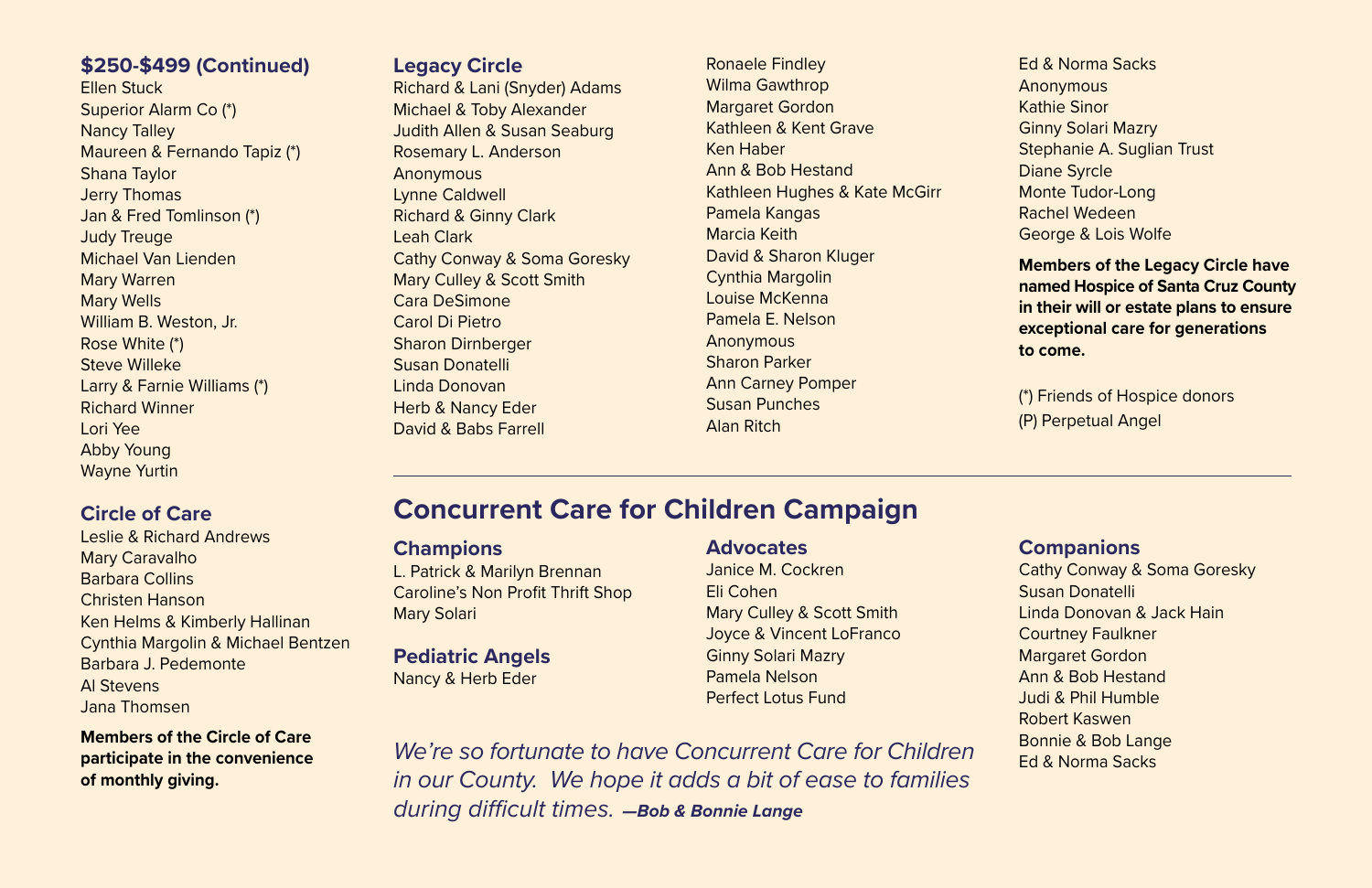## $\begin{array}{c} \hline \hline \end{array}$ Thankful for Your Support We are

**Thank you!** Hospice of Santa Cruz County is filled with appreciation and gratitude for you. Your generosity allows us to care for community members who have serious and life-limiting illness; to support them through the end of life and to comfort their grieving families. We are grateful for the compassionate, expert care our teams provide and the courage and professionalism they demonstrate each and every day. We are thankful for the healthcare community and their partnership in referring patients to us for their end-of-life care needs, allowing us to provide dignity and respect when it's needed most. And, we are so appreciative your thoughtfulness. We couldn't do this work without your ongoing support and contributions.

**The Mary & Richard Solari Center for Compassionate Care 940 Disc Drive Scotts Valley, CA 95066** (mailing address)

**The Borina Family Center for Compassionate Care 65 Nielson Street, Suite 121 Watsonville, CA 95076** 

> **(831) 430-3000 www.hospicesantacruz.org**